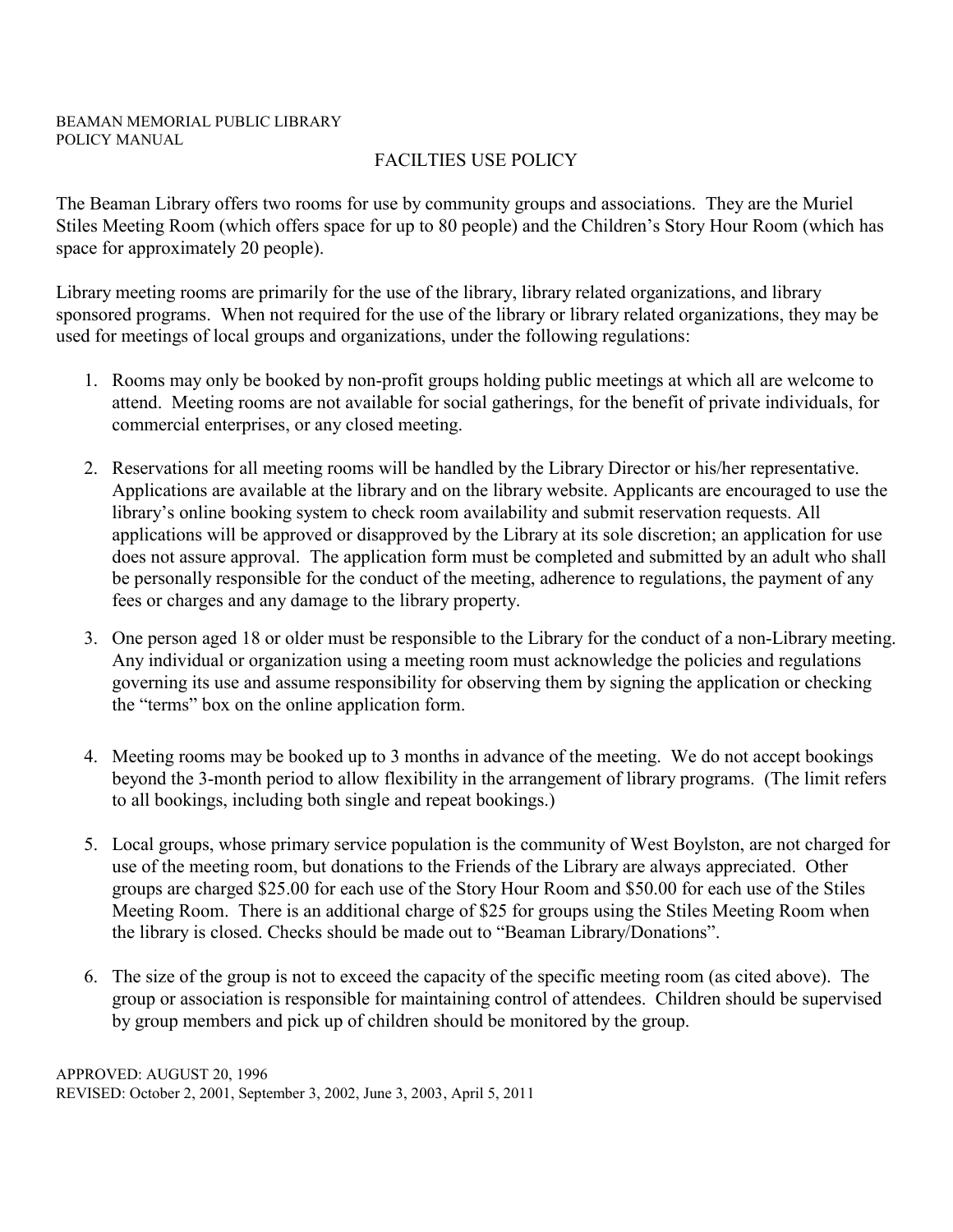## BEAMAN MEMORIAL PUBLIC LIBRARY

POLICY MANUAL

- 7. Leaders of groups should inform meeting participants that children should not be left unattended in the library while parents attend meetings. We request that all meeting room participants be aware of the library's Child Safety policy which states that *"Children ten years or younger must be continually supervised by a parent or caregiver while in the building. Children between the ages of ten and thirteen years of age may be left unattended for a maximum or two hours."* This means that parents with children ten years old or younger cannot expect to have their children visit the Children's Room while they attend a meeting. Further, we request that parents of children of any age check on their children periodically while the meeting is going on, to assure that they are safe, behaving well and not in need of assistance.
- 8. Refreshments may be served, with permission from the Library Director. Please note your intent to serve refreshments on the application form. Applicants must provide their own kitchen supplies and are responsible for kitchen cleanup after use. All food, beverages, and supplies must be removed from the kitchen immediately after a meeting. The group will be responsible for removing the garbage and trash, and wiping down tabletops at the end of the meeting.
- 9. The meeting rooms are available during regular library hours or, through special prior arrangements with the Library Director, when the library is closed. Should permission be granted for after-hours use, the signee for the group must meet with the Director and review the security procedures for such use, and sign a confirmation form. We will not extend the period of use for a meeting room to after hours periods if the group has not made prior arrangements. Groups who violate this rule will be charged a minimum fee of \$20 or a fee of \$30 per hour.
- 10. If meetings are held when the library is closed, but a staff member is in the building, groups are responsible to assign a group member to monitor an entrance to allow access for attendees. If the meeting adjourns while the building is closed and unstaffed, attendees will exit through the exterior meeting room door. If the meeting begins and ends when the library is closed and unstaffed, attendees must enter and exit through the meeting room door.
- 11. The library may cancel a meeting room reservation due to building conditions, weather conditions, or other special situations.
- 12. The library subscribes to the equitable use of its facilities regardless of the beliefs or affiliations of the individuals or groups requesting use. The use of the meeting room does not constitute an endorsement of an organization's policies or beliefs. All announcements, press releases, flyers, and other promotional work must clearly state the meeting or program is not sponsored by the Beaman Memorial Public Library.
- 13. No admittance fee may be charged or contributions solicited.

APPROVED: AUGUST 20, 1996 REVISED: October 2, 2001, September 3, 2002, June 3, 2003, April 5, 2011 14. Goods or materials may only be sold or advertised at library sponsored programs or events, with prior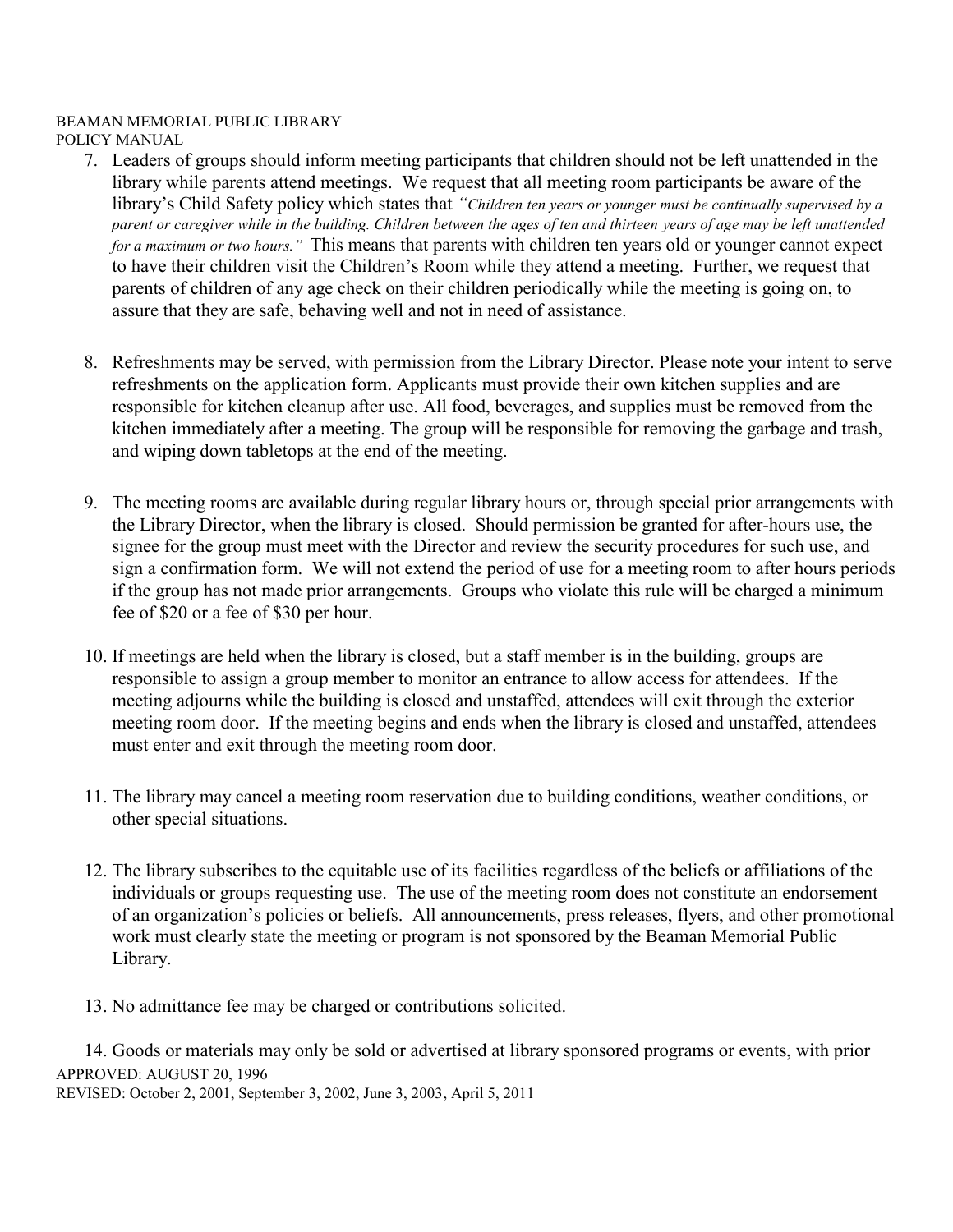#### BEAMAN MEMORIAL PUBLIC LIBRARY POLICY MANUAL

permission from the Library Director.

- 15. All inquiries concerning meetings will be referred to the person signing the agreement.
- 16. The number of people attending the program or meeting must be reported to the library for statistical purposes. Forms are posted in the two meeting rooms to accommodate this reporting.
- 17. Tables and chairs are available at each location. No other equipment is provided. The group is responsible for setting up, rearranging, and taking down tables and chairs. Nothing may be attached to the walls or ceiling. Tables must be covered to protect from glue, paint or other materials that mark the furniture.
- 18. Meeting rooms must be left clean, in good repair and in the same condition as found. Any group that damages library property will be liable for costs incurred in connection with such damage and may lose the privilege of using meeting rooms in the future.
- 19. The Library assumes no responsibility for lost, stolen or damaged items brought into a Library meeting room.
- 20. No smoking is allowed on the library property. Alcoholic beverages may not be dispensed or consumed on library property.
- 21. Any question of interpretation of this policy will automatically be referred to the Board of Library Trustees and no meetings will be booked until a decision is rendered by that Board.
- 22. Any infraction of these rules may result in the loss of meeting room use privileges for the group or association.